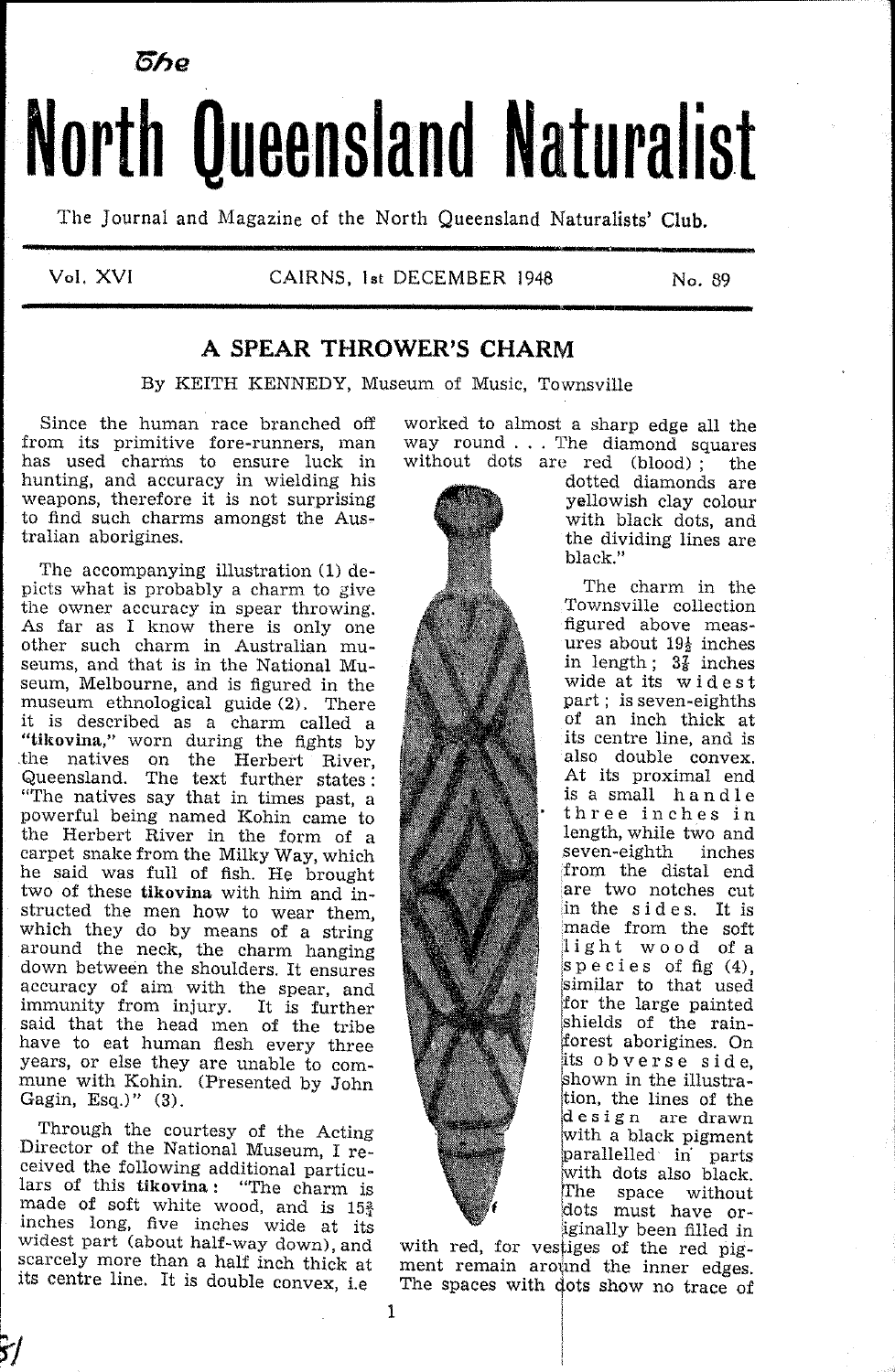red, and might have been once filled in with yellow ochre as on the Melbourne specimen.

There is only one diamond-shaped figure and that is in the centre. The reverse side is unadorned.

Lumholz, who was in the Ingham country in 1882, makes no mention of this kind of charm; neither does Roth in his bulletins of North Queensland

ethnography: therefore it must be very rare and probably was only used in a restricted area.

#### REFERENCES:

(1) KENNEDY, Museum, Townsville. (2) Guide to the Australian Ethnological Collection in the National Museum, Victoria, by Baldwin Spencer. (3) Ibid., p. 66.

(4) Ficus ehretioides F. Muell.

# Some Notes on THE DISTRIBUTION OF ORCHIDS Species Common to North Queensland and S.E. Australia

By the Rev. H. M. R. RUPP. Northbridge, N.S.W.

The distribution of Orchids is a fascinating subject, abounding in unsolved problems. For instance, why should a cosmopolitan genus like Habenaria, abundant in temperate zones in so many countries, be restricted in Australia to a few species which are exclusively tropical? Again: why are some species abundant in one particular area, never found outside that area? On the highlands of Barrington Tops in New South Wales, the charming little terrestrial Diuris venosa occurs literally in myriads. vet up to the present all efforts to find it in similar high country have failed. On the other hand, what is there in the constitution of various other species, such as Dipodium punctatum or Caladenia carnea, which enables them to flourish under widely differing conditions over such a vast range of habitat?

However, the purpose of this paper is not to probe into the mysteries of questions like these, but merely to enumerate, with comments, the orchid species which are known to be common to the tropics of North Queensland and the more temperate regions of the south-eastern parts of our continent.

1. Thelymitra aristata Lindl. Usually known in southern areas as "Scented Sun Orchid." It has a very extensive distribution, occurring in all the Australian States, and also in New Zealand. In Southern Queensland and on the North Coast of New South Wales, it is found in a curious association with the rock-orchid Dendrobium Kingianum: as the colours are similar and the flowers are approximately of the same size, the presence of the Thelymitra is often only betrayed by its long, solitary leaf.

2. Thelymitra pauciflora R.Br. This also has a wide distribution, being found in all States except Western Australia. and also in New Zealand. It is an extremely variable plant, both in dimensions and in the colour of the flowers. which range from white to pink, purple. blue, and in New Zealand, red. The name is not happily chosen as in robust specimens the flowers may be quite numerous.

3. Diuris punctata Sm. This has been recorded several times from North Queensland, where, however, both the plant and its flowers are relatively small. It extends through Southern Queensland and New South Wales to Victoria and South Australia. It varies considerably in size and colour. Sir J. E. Smith, the author of the species. illustrated it in his "Exotic Botany" in 1804. The plate shows large lilacpurplish flowers heavily spotted all over. By most Australian observers (including the writer) this was regarded as a gross misrepresentation: but in 1946. Mr. A. W. Dockrill discovered numerous specimens at Cambelltown, near Sydney, which agreed precisely with Smith's plate. As Cambelltown was one of the earliest Australian settlements, probably Smith's specimens were obtained there: but this form, though it must be regarded as the type, is evidently extremely rare. The flowers range in colour from white (rare) through varying shades of lilac to deep purplish-red (Stanthorne): while on the New England plateau near Guyra a form has been found with sulphur-yellow flowers. In its larger forms this is one of the loveliest of all

 $\overline{2}$ 

our terrestrial orchids: the Stanthorpe form is perhaps the most beautiful. In some areas it is scented like the oldfashioned "Flag" Iris: in others it is quite scentless.

4. Microtis unifolia (Forst.) Reichb.f. Found in all Australian States, in New Zealand, and extending to Asia, A herb with a spike of very small green flowers. common in many areas.

5. Spieulaea irritabilis (F. Muell.) Schltr. This is the curious little "Hammer Orchid." so called from the extraordinary structure of the labellum. which is jointed like a human elbow, and terminates in a hammer-like process. It ranges from New Guinea southward to the extreme East of Victoria, where it was recorded once many years ago, but has not been seen since. The leaves are in a small basal rosette, and are often absent at the flowering time.

6. Caladenia carnea R.Br. One of the most variable and widely-distributed of our terrestrials. It does not occur in Western Australia, but is common in all the other States, and two or three varieties are found in New Zealand. There are at present eight named varieties. Var. gigantea Rog. is said to extend to Java. I have not seen this form from North Queensland, but it is plentiful as far north as Maryborough. My N.O. specimens came from the neighbourhood of Whitsunday Passage, and they are the type form, practically identical in all respects with the plants so common about the outskirts of Sydney or Melbourne.

7. Corvbas aconitifiorus Salisb. This quaint little terrestrial was collected by the late E. J. Banfield on Dunk Island. and no doubt occurs on the mainland near by; but like all the members of its genus (usually called Helmet Orchids). it easily escapes notice. It is found in all States except Western Australia, and also in New Zealand.

8. Pterostvlis onhioglossa R.Br. A variety of this has been found near Proserpine. As it occurs in New Caledonia, it should be looked for further north. It is a characteristic "Greenhood"; but the hood (or galea, as it is called) is very bluntly truncate, and the labellum is acutely forked at the tip. It is common in Southern Queensland and Northern New South Wales. but becomes rare south of the Hunter River.

9. Pterostylis curta R.Br. This is one of the very few Greenhoods known to occur in all Australian States. The North Queensland form, which is found on the Atherton Tableland, is very distinctive, and more material might prove the differences between it and the type form to be of specific importance. The species is very common in New South Wales and Victoria: it is easily recognised by its short floral segments and a curious twist of the labellum.

10. Pterostvlis Bantistii Fitzg. With the possible exception of the New Zealand P.Banksil, this species produces the largest individual flowers of all the Greenhoods, though in both cases smaller flowers are not uncommon. Very fine specimens of P.Bantistii were recently sent to me from Maryborough. Queensland, by Mr. W. W. Abell. A few years ago Dr. Flecker sent a flower from the Atherton Tableland which seemed to me to be this fine species: but unfortunately it was badly damaged in transit, and the plants accompanying it died out. It occurs in abundance along the coastal belt of Southern Queensland and New South Wales, and has been found in the extreme east of Victoria.

11. Galeola cassythoides Reichb.f. A leafless climber, attaching itself to the trunks of trees by sucker-like aerial roots. It reaches a height of from ten to twenty feet, but is often much less. It is covered in springtime with very numerous brown-and-gold flowers. The larger species G. foliata, seems to be restricted to Southern Queensland and the far north of New South Wales: it attains a height of over forty feet, and has larger bright golden-yellow flowers.

12. Liparis habenarina F. Muell. A herb with small greenish flowers. It has been received from Dunk Island and Proserpine, and from near Byron Bay in New South Wales.

13. Oberonia Titania Lindl. A very small epiphyte with long spikes of microscopic greenish flowers. Queensland and Northern New South Wales.

14. Epipogum roseum (D. Don) Lindl. A weak saprophyte growing in shady places, with a bent stem carrying dingy white flowers, sometimes tinted with rose. Queensland and Northern New South Wales.

15. Phaius Tankervilliae (Banks) Blume. The largest of all our terres-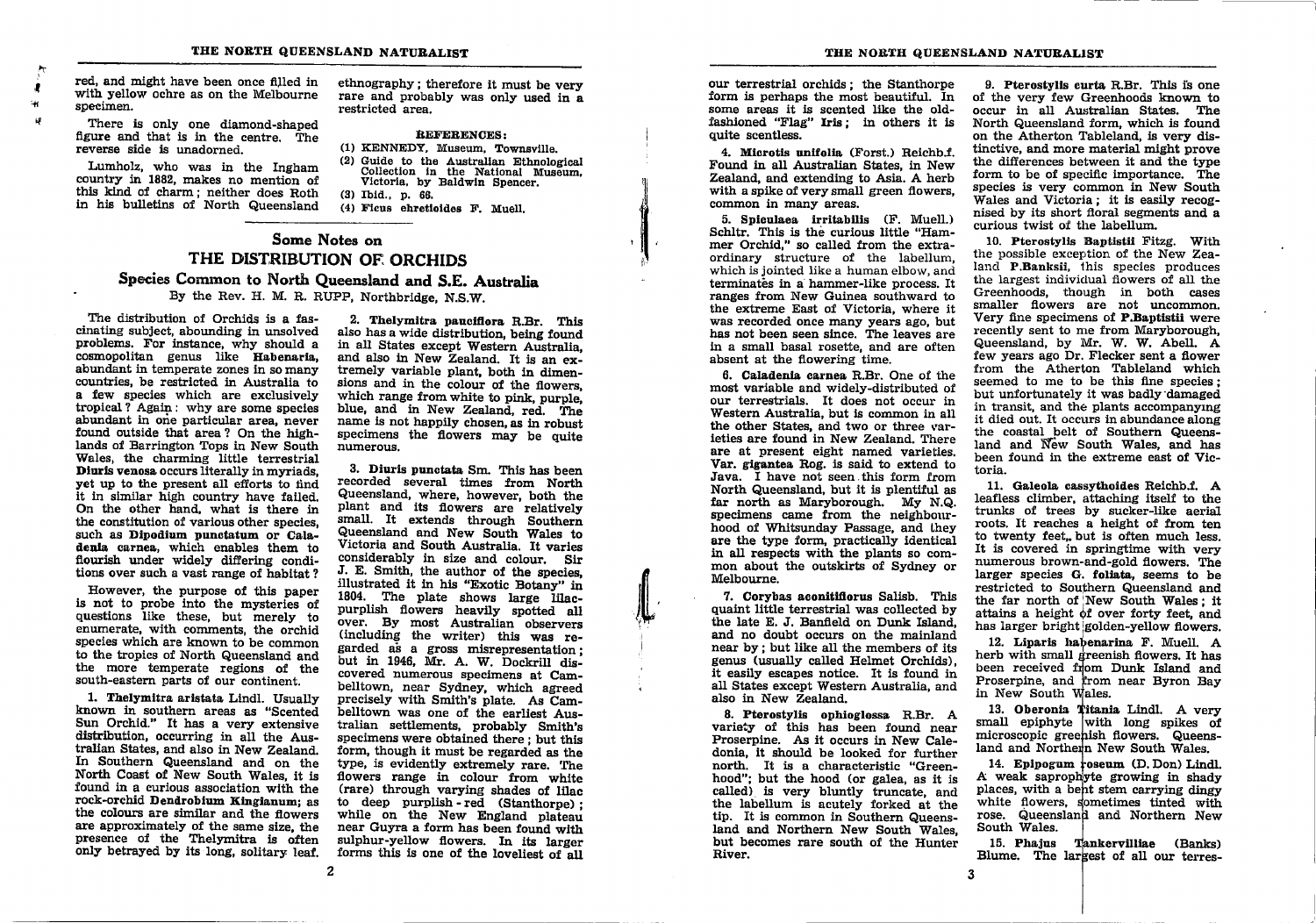#### THE NORTH QUEENSLAND NATURALIST THE NORTH QUEENSLAND NATURALIST

trials, except perhaps Galeola foliata. A noble plant, the flowering stems reaching a height of eight feet. Leaves very large, somewhat like those of an aspidistra. Flowers numerous, large, variable in colour, but in the type form they are white outside, mottled brown inside, with a trurnpet-shaped magenta labellum. It is said to occur in many of the islands north of Australia; within the confinent it comes as far south as Coff's Harbour in New South Wales. and probably extended further in the early days. Its conspicuous form, the beauty of its large flowers, and the fact that it often grows in comparatlvely open swampy places, have made it an easy victim of vandals, and great care should be taken to preserve it wherever it grows.

i tH r1

> 16. Calanthe veratrifolia R.Br. Plant somewhat resembling the last, but the leaves relatively broader, and of <sup>a</sup> duller green. Flowers numerous, pure white at the top of a tall scape, in southern areas blooming about Christmas time. From the tropics southward to the viciniy of Mount Dromedary on the south coast of New South Wales. Usually found in shady places in the rain-forests ; thus being less conspicuous than Phajus it has not suflered to the same extent from vandalism.

17. Geodorun ptotum Lindl. Plant somewhat resembling a diminutive Calanthe. Though not a showy species, it has a very beautiful veined label-<br>lum; and the habit of inflorescence is extremely interesting. At first the flowering spike is erect; but as the buds develop, the axis bends over the flowers are all "upside down." After fertilization of the capsules, the whole raceme straightens up to the erect position again. It seems probable that fertilisation is effected by the agency of ground insects. The plant extends from the tropics southward as far as Byron Bay.<br>18. Dendrobium speciosum Sm.; the

well-known King Orchid or Rock Lily.<br>From the tropics southward as far as Eastern Victoria.

19. Dendrobium gracilicaule F. Muell. Common in many coastal areas from the tropics at least as far south as Kiama in New South Wales. Tropical flowers are wually srnaller than those of more temperate areas.

20. Dendrobium aemulum R.Br. In the tropics, confined to highlands like

the Atherton Tableland. Common in Southern Queensland and in many parts of New South Wales as far south as the Clyde River. In the rain-forests it favours the Brush Box (Tristania) as a host; but in open forests it is often found on ironbark eucalypts, and is known as the Ironbark Orchid. Though small, it is very attractive. The writer has seen the upper portion of an ironbark eucalypt completely covered with dense masses of the white flowers.

21. Dendrobium tetragonum Cunn. Easily recognised by its pendulous quadrangular stems. The flowers of the North Queensland forms of this species are very much larger, and more richly coloured, than those of the south. They often have a curious resemblance to thoseof thesouthern terrestrial "Spider Orchid," Caladenia Patersonii, and are quite as large. Southern forms usually have rather small, greenish flowers, which however are exquisitely scented. Chiefly in rain-forests, from the tropics to the Illawarra district south of Sydney.

22. Dendrobium monophyllum F. Muell. A creeplng epiphyte of the rain-forests, from the tropics to the Hastings Rlver in New South 'Wales. Sometimes called Lily-of-the-valley Orchid, the nodding raceme with its solitary leaf suggesting a resemblance to the well-knowu garden flower; but the flowers are a dull Yellow.

23. Dendrobium teretifolium R.Br Common in the coastal belt and adjacent highlands, from tbe tropics as far south as the Clyde River. In southern areas it often shows a marked preference for the Swamp Oak (Casuarina glauca) as a host. It is a very variable specles, and four varleties have been considered sufficiently distinct from the type forrn to be named. The curious, long, cylindrical, pendulous leaves have earned for it the popular name of "Rat's-tail;" but a more complimentary epithet is "Clematis Orchid." from the masses of spidery, white flowers hanging from the pendulous branches.

24. Dendrobium linguiforme Sw. Creeping closely to trees or rocks, from the tropics to Mount Dromedary in Southern New South Wales. The northern form has broader leaves andsmaller flowers, and is distinguished as var. Nugentii. The form of the thick, tough leaves has suggested the name "Tongue Orchid."

25. Dendrobium Mortii F. Muell. "Slender Pencil Orchid," from the narrow terete leaves. Flowers very pale green or whitjsb, usually in pairs. From Proserpine southward to the Clarence River,

26. Dendrobium Beckleri F. Muell "Stout Pencil Orchid." From the tropics to the Hunter River. The form from North Queensland is very distinctive, the flowers being racemose, while in the type form, though numerous, they are solitary.

 $\int\limits_0^\infty$ 

 $\mathcal{J}_{\bm k}$ 

Mr

27. Bulbophyllum crassullfollun (Cunn.) Rupp. A very small creeping epiphyte with thick succulent leaves and tiny flowers. From the tropics to Southern New South Wales,

28. Butbophyllum aurantJacnn F. Muell. Somewhat resembling the last, but larger; flowers often orangetinted. From the tropics southward to Port Stephens.

29. Bulbophyllum exiguum F. Muell. Another small creeper, but with membranous leaves. Flowers racemose, very pale green or cream. The northern form var. Dallacbyl has larger flowers. From the tropics to Southern New South Wales.

30. Dipodium punctatum R.Br. If **D. stenochellum be accepted, as I believe it should be, as a variety of D. punc**tatum, this species has a remarkable range of habitat, extending from the Northern Territory to Southern Tasmania. In many areas it is a very beautiful orchid, in spite of being leafless; it is widely known as "Hyacinth Orchid." and the name is not inappropriate, though it often attains far larger dimensions than any hyacinth. The flowers of the type form are bright pink with dark red spots; but this colour-scheme is very variable.

31. Cymbidium canaliculatum R.Br. One of the few epiphytes which extend on to the dry western plains, its immense root system penetrating down the hollow trunks of trees for as much as forty feet. It ranges from the North West of Western Australia across round the Gulf of Carpentaria into North. Queensland, and thence southward about as far as Forbes, on the edge of the Central Western Slopes of New South Wales, The colour-scheme of the flowers is extraordinarily variable, and a number of varieties and forms have been given distinctive names.

32. Cymbidium iridifolium Cunn. This bulky epiphyte is common in many of the coastal forests from North Queensland at least as far south as the Clarence River. It is often found growing in masses of staghorn fern.

33. Cymbidium suave R.Br. A far more slender plant than the last, although growing in large clumps. It has a more extensive range, reaching to the south coast of New South Wales. The flowers of the North Queensland form are very pale green; further south they are darker, and often brownish outside. They are delicately perfumed 34. Sarcanthus tridentatus (Lindl.) Rupp. "Tangle Orchid." A small epiphyte of coastal forests, often with very numerous aerial roots. Flowers frag-

Eastern Victoria. olivaceus Lindl. Small epiphyte with olive-green fragrant flowers. From the tropics to the Clyde River in Southern New South<br>Wales.

rant, but very small. Extends down to

36. Sarcochllus falcatus R.I "Orange-blossom Orchid." Chiefly <sup>t</sup> the highlands in the tropics. but furlh, south having a wider range. Variable most forms are very sweetly scenter but some have an objectionable odou<br>Extends to Eastern Victoria.

37. Sarcochilus Ceciliae F. Muell.  $A$ small epiphyte or rock orchid with bright pink fragrant flowers, blooming<br>in summer. A form with pure white flowers has been flound in Southern Queensland. From the tropics southward to the Clarence River and New England.

# SOME OBSERVATIONS MADE OF THE HABITS OF SPIDERS

#### By H. O. BARKUS

Since my last article introductory to a further study of spiders, I had occasion to search for a spider spinning a web flne enough for optical measuring. During this search I came across

a small spider which I found used the air as a means of transport. Looking for a likely spider to take a web from,<br>I saw another spider letting out a web into the wind, which was blowing fairly I saw another spider letting out a web

4

 $5^{\circ}$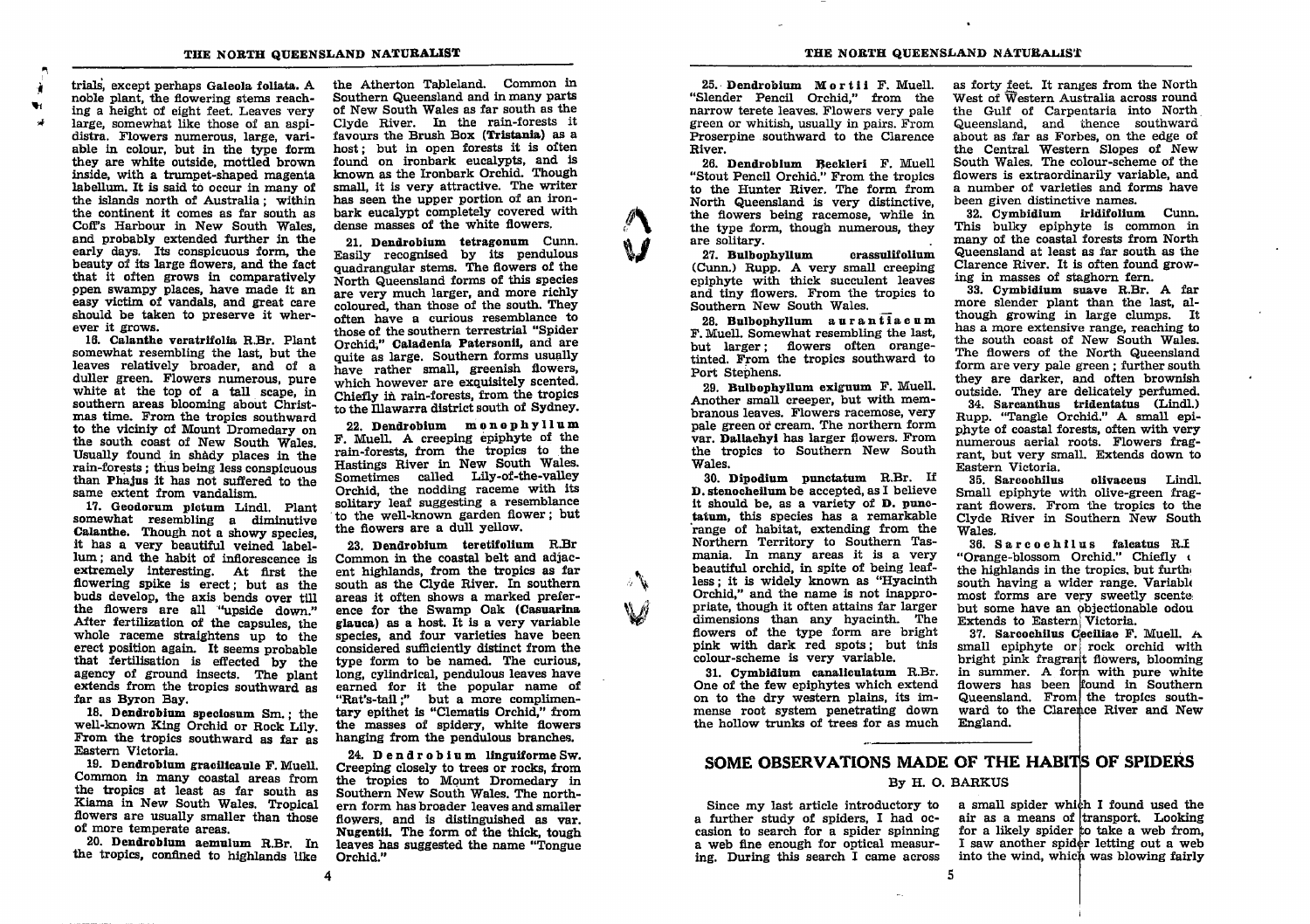gently, and then it cast off. At first I had some doubts that it was adrift and looked for another aerial which was attached to some object which would form the basis for a spun web, and not finding one, decided to follow the web still seen in the air. The spider travelled about sixty feet and during the time it was in the air I noticed that the web had become a good deal longer and the<br>breeze not so strong. Then the spider started to wind in the web, and it floated gently down to the ground and immediately started to construct a web. I had been told that such was a com-<br>mon occurence of a particular spider found in the Cooktown district and was sceptical about the fact, and now I have seen the act myself, knowledge has<br>been gained. The particular spider referred to is found around and on the hibiscus and sometimes on rose trees.<br>Another spider observed is a whitish spider shaped like a crab with claw-

4 F v  $55$ 

like legs. This spider spins two different types of webs, one strongly built and the other a very light affair, no doubt built to catch either a large iasect or a smaller one. As a rule, spiders follow a definite plan in the building of their webs, some after laying the radials spin from the outside into the centre and others from the centre outwards. In a short talk I had wtih Mr. Brass of the Archbold Expedition, he told me that they had collected in North Queensland about 200 spiders not previously determined and we are looking with interest to seeing the determinations with descriptions. Splders are easy to handle provided one is not too slow in movement, in the first place; it has been found that a tumbler is a method easy to use, flrst place the tumbler over the spider and sllde a piece of paper under the tumbler and the spider remains inside the tumbler.

# . NORTH QUEENSLAND COLEOPTERA AND THEIR FOOD PLANTS.

#### Part 2.

#### J. c. BROOKS, B.D.Sc., F.R.E.S.

- 
- Family BIJPRESTIDAE. Themognetha Jansoul Saund. T. loblcollls Saund. Castiarina analis Saund. C. atronotata Waterh. C. deleta Kerr. C. triguitata Macl.
- Famlly SCARABAEIDAE. Clithria eucnemis Burm. Liparetrus laevatus Macl. L. parvulue Macl.
- Family CANTHARIDAE. Selenurus apiciniger Lea. S. luteoplctus Fairm.

Family RHIPIDOCERIDAE. Evanlocera gerstaokerl Macl. Pelecotomoides nigrolineata Lea.

- Family LAGRIIDAE. Synatractus variabilis Macl. var. impleeus Pic.
	- " S. vartabllls MacL var. Ilmbatus Bm. S. variabilis Macl. var. semiruber Bm.

FOOD PLANT. FAMILY ELATERIDAE.<br> Family ELATERIDAE. Eucalyptus gummifera Gaertn. (Red Melanoxanthus abdominalis Candz. M. insolitus Cart. Crepidomenus ignitus Schw. Anilicus semiflayus Candz.

> Family MORDELLIDAE. Mordella auronotata Lea. M. dumbrelli Lea. Tomaxia aterrima Macl.

Famtly CLERIDAE. Tenerus tumidicollis Elst.

Family NITIDULIDAE. Macroura densita Reitt.

- FOOD PLANT. Euoalyptus racemosa Cav. (Narrowleaved Red lronbark).
- Family BUPRESTIDAE. Castiarina cinnamomea Macl. Family CERAMBYCIDAE. Thoris eburifera White. Paphora modesta Pasc.
- Family CANTHARIDAE. Selenurus apiciniger Lea. S. lutooplctus Falrm.

FOOD PLANT.

l

 $\cdot$  ,

Heteropogon triticeus Domin.<br>
(Giant Spear Grass).

Family RHIPIDOCERIDAE. Rhinidocera mystacina Fabr.

- Family RHIPIDOPHORIDAE. Pelecotonoldes marnorata MacL FOOD PLANT. Hibisous tiliaceus L. (Coast Cottonwood).
- Family RIIIPIDOPHORIDAE. Evanlocera gerstackeri Macl. FOOD PLANT. Genus Dendrobium. (Orchidaceae).
- Family CURCULIONIDAE. Aoythopeus aterrlmus Waterh. Blepiarda vittata Pasc.
- Family CHRYSOMELIDAE. Stethopaohys formosa Baly. Nisotra breweri Baly.

Family SCOLYTIDAE. Xyloborus morlgerus Bldfd. FOOD PLANT. Agathis Palrnorstont F. Muell. (North Queensland Kauri).

- Family CURCULIONIDAE. Asslotos louourus Pasc, Larvae were taken from a fallen
- Iog and bred. FOOD PLANT. Aoacla Manglum Willd. (A largeleaved Wattle).

Family CHRYSOMELIDAE. Stethomela fulvicollis Jac. Paropsis brunnea Marsh. P. ootomaoulata Marsh.

Famlly CURCULIONIDAE. Chrysolophus spectabilis Fabr. FOOD PLANT. Tamarindus indica L.

Family CERAMBYCIDAE.<br>Platyomopsis humeralis White. A specimen of this beetle was bred from a dead branch of the tree, FOOD PLANT. Alphitonia excelsa Reiss. (Red Almond). Family BIIPRESTIDAE. Briseis curta Kerr. FOOD PLANT. Tristania suaveolens Sm. (Swamp Box). Family CURCULIONIDAE.

Baryopadus fasciculatus Lea. Stenocorynus subfasciatus Pasc.

FOOD PLANT. Bauhinia monandra Kurz. Family BUPRESTIDAE.

Calodema regalis L. et G. FOOD PLANT. Eugenia Kuranda Bail. (Cherry

Satinash). Family TENEBRIONIDAE.

Dipsaconia pyritosa Pasc. Platydema laticolle Macl. Ceropria peregrina Pasc. Uloma westwoodi Pasc. Promethis nigra Bless. Toxicum punctinenne Pasc.

0molipus soolus Pasc, Family CARABIDAE. Catascopus laticollis Macl. Scopodes angulicollis Macl.

Family CURCULIONIDAE. Phaenomerus notatus Pasc. Euthyrrhinus meditabundas Fabr.

Family BRENTHIDAE. Cerobates australasiae Fairm. Ceocephalus exophthalmus Lea. Caenorychodes diagramma Kleine.

Family PLATYPODIDAE. Platypus australis Chaud.

Family TROGOSTIDAE. Pathodermus rufosquamosus Fairm.

Family STAPHYLINDAE. Metoponcus cyaneipennis Macl. Prioohlrus sarmoensis Blkb.

Family COLYDIIDAE. Nematidium posticum Pasc. Ocholissa humeralis Fairm.

Family EROTYLIDAE. Tritoma australasiae Lea.

Family DIPHYLLIDAE. Althaesla leal; Blkb.

Family NITIDULIDAE. Brachypeplus binotatus Er.

These beetles are not necessarily restricted to this particular tree, but probably would be taken on all trees in the rain-forest. The particular area worked had a number of the trees which were dead or dying as the result of bush fires. The collecting took place both during the wet and dry seasons of the year.

(To be continued).

CORRECTION, PART 1. 1/6/48. Under River Cherry, Momadoretus<br>should read Mimadoretus.